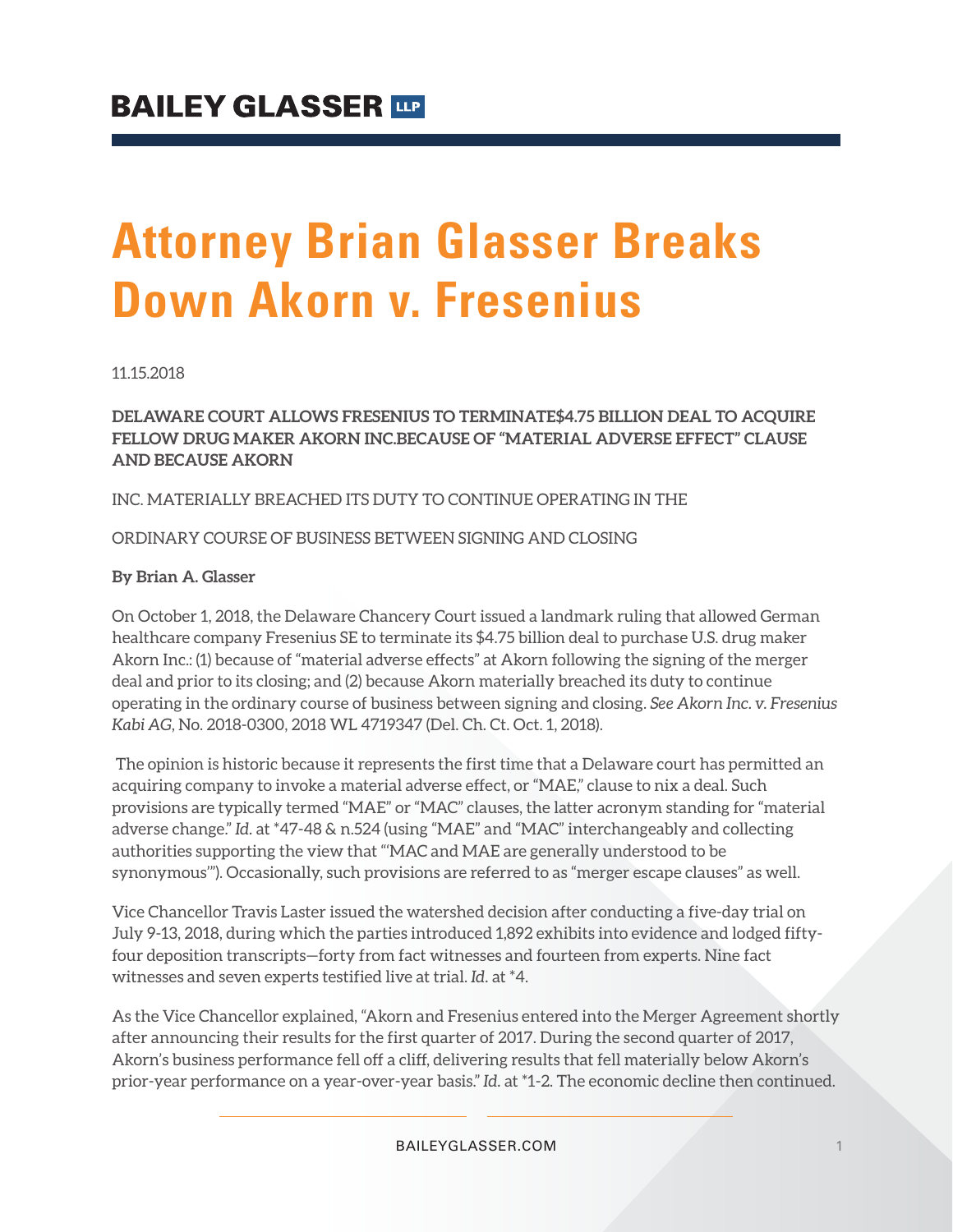# **BAILEY GLASSER TIP**

#### ATTORNEY BRIAN GLASSER BREAKS DOWN AKORN V. FRESENIUS

In short, Akorn had predicted annual revenue of more than \$1 billion and nearly \$350 million of EBITDA. By the end of 2017, the firm had \$841 million of sales, and EBITDA fell 80 percent below its projection.

The trial focused on the cause of this financial shortfall. As the Court stated, "Fresenius's investigation uncovered serious and pervasive data integrity problems that rendered Akorn's representations about its regulatory compliance sufficiently inaccurate that the deviation between Akorn's actual condition and its as-represented condition would reasonably be expected to result in a Material Adverse Effect. During the course of the investigation, tensions escalated between the parties. Matters came to a head after Akorn downplayed its problems and oversold its remedial efforts in a presentation to its primary regulator, the United States Food and Drug Administration ("FDA"). As one of Akorn's own experts recognized at trial, Akorn was not fully transparent with the FDA. Put more bluntly, the presentation was misleading. From Fresenius's standpoint, Akorn was not conducting its operations in the ordinary course of business, providing an additional basis for termination." *Id.* at \*2. Fresenius thus claimed at trial that Akorn misrepresented its compliance with FDA regulations, and that Akorn had been careless with — or even "fabricated" (*see, e.g.*, *id.* at \*31-32) — its FDA test data.

Vice Chancellor Laster sided with Fresenius. He wrote: "I believe that Akorn knew about both the existence and magnitude of these problems and hoped that Fresenius would not get the full story until after the deal closed. Instead, the investigation caused Fresenius to learn about the pervasive nature of Akorn's compliance and data integrity issues before closing. In my view, as its investigation unfolded, Fresenius acted reasonably, culminating ultimately in its decision to terminate the Merger Agreement." *Id.* at \*93.

In making its rulings, the Court found that the Merger Agreement imposed a number of duties and that "closing . . . was not a foregone conclusion." *Id.* at \*1. More specifically, the Court found that: "First, Fresenius's obligation to close was conditioned on Akorn's representations having been true and correct both at signing and at closing, except where the failure to be true and correct would not reasonably be expected to have a contractually defined 'Material Adverse Effect.'" *Id.* "Second, Fresenius's obligation to close was conditioned on Akorn having complied in all material respects with its obligations under the Merger Agreement." *Id.* And "[t]hird, Fresenius's obligation to close was conditioned on Akorn not having suffered a Material Adverse Effect." *Id.*

The Court explained generally that, "[i]n any M & A transaction, a significant deterioration in the selling company's business between signing and closing may threaten the fundamentals of the deal. 'Merger agreements typically address this problem through complex and highly-negotiated 'material adverse change' or 'MAC' clauses, which provide that, if a party has suffered a MAC within the meaning of the agreement, the counterparty can costlessly cancel the deal.'" *Id.* at \*47 & n.524; *see generally* Robert T. Miller, *The Economics of Deal Risk: Allocating Risk Through MAC Clauses in Business Combination Agreements*, 50 Wm. & Mary L. Rev. 2007, 2012 (2009); Andrew A. Schwartz,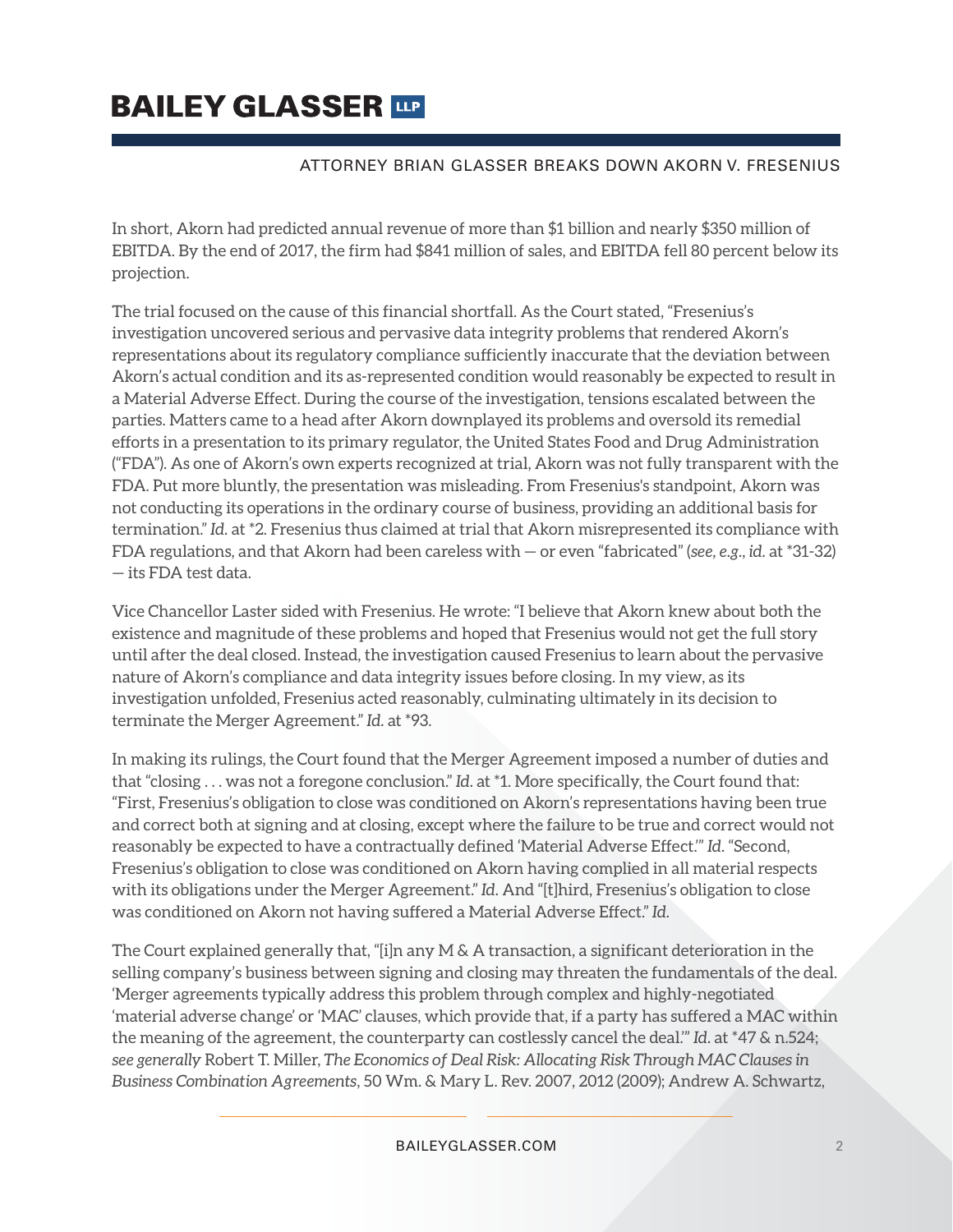## **BAILEY GLASSER TIP**

#### ATTORNEY BRIAN GLASSER BREAKS DOWN AKORN V. FRESENIUS

*A "Standard Clause Analysis" of the Frustration Doctrine and the Material Adverse Change Clause*, 57 UCLA L. Rev. 789, 820 (2010) ("[T]he MAC clause allows the acquirer to costlessly avoid closing the deal if the target's business suffers a sufficiently adverse change during the executory period."); Jeffrey Manns & Robert Anderson IV, *The Merger Agreement Myth*, 98 Cornell L. Rev. 1143, 1153 (2013) ("The MAC/MAE Clause gives teeth to the closing conditions in specifying what type of events would entitle the acquiring company to call the deal off if events occur between signing and closing that make the deal less advantageous than expected.").

The *Akorn* Court summarized its principal rulings as follows: "This post-trial decision rules in favor of Fresenius and against Akorn. First, Fresenius validly terminated the Merger Agreement because Akorn's representations regarding its compliance with regulatory requirements were not true and correct, and the magnitude of the inaccuracies would reasonably be expected to result in a Material Adverse Effect. Second, Fresenius validly terminated because Akorn materially breached its obligation to continue operating in the ordinary course of business between signing and closing. Third, Fresenius properly relied on the fact that Akorn has suffered a Material Adverse Effect as a basis for refusing to close." *Id.* at \*3.

The Court's ruling on "quantitative significance," or materiality, is noteworthy. *Id.* at \*71-73. "The total purchase price was \$4.75 billion, comprising \$4.3 billion in cash plus assumption of approximately \$450 million in debt." *Id.* at \*19. The evidence showed that "Akron had pervasive regulatory issues that would require years to fix" — either three years or four years, depending on which side one believed. *Id.* at \*82. And rather than costing \$44 million to fix as Akron claimed, the Court estimated the overall cure to involve around \$1 billion. As the Court explained: "It is not possible to define with precision the financial impact of Akorn's data integrity issues. In an ideal world, I would run a series of Monte Carlo simulations using varying assumptions. Lacking that ability and having considered the record evidence, I suspect the most credible outcome lies in the vicinity of the midpoint of the parties' competing submissions, at approximately \$900 million. . . . Using the equity value of \$4.3 billion that is implied by the Merger Agreement, a valuation hit of \$900 million represents a decline of 21%." *Id.* at \*74. In other words, an unexpected hit of nearly 21% in the equity value of a deal should be considered material, according to the Court.

Also noteworthy is the Court's ruling that Akorn breached its duty to continue operating in the ordinary course of business between signing and closing. *Id.* at 87-89. As the Court explained, "Under the Merger Agreement, Akorn was obligated to use commercially reasonable efforts to operate in the ordinary course of business in all material respects. As interpreted by the Delaware Supreme Court in *Williams*, this standard required that Akorn 'take all reasonable steps' to maintain its operations in the ordinary course of business. The record establishes that Akorn breached that obligation in multiple ways." *Id.* at \*87-88 (footnote omitted). "First, a generic pharmaceutical company operating in the ordinary course of business is obligated to conduct regular audits and to take steps to remediate deficiencies." *Id.* at 88. "Second, a generic pharmaceutical company operating in the ordinary course of business is obligated to maintain a data integrity system that enables the